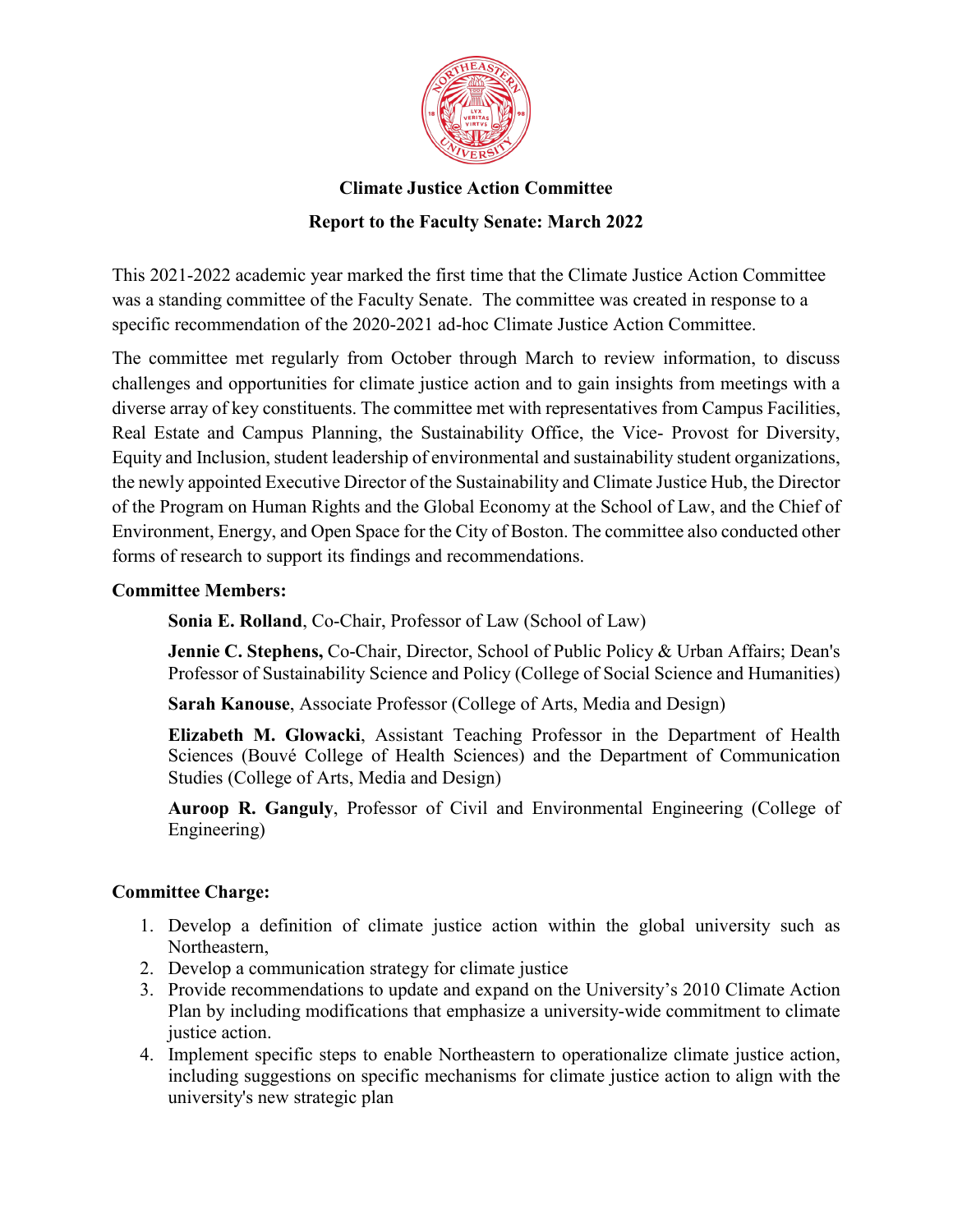#### **Key Findings and Recommendations:**

The climate crisis is the existential threat of this generation of students. Leveraging Northeastern University's capacity to confront the injustices of climate disruptions and facilitate transformation for climate justice and sustainability is both a strategic opportunity and an ethical responsibility. This report includes the committee's response to each of the four specific charges. In addition, the committee recommends the following priorities to strengthen Northeastern's climate justice efforts: articulating leadership, transparent assessment, an inclusive community-engaged approach, and leveraging synergies.

**Leadership:** Elevate climate and environmental justice to a Presidential-level initiative. Other flagship universities in the Boston area and nation-wide have already taken such steps to recognize that responding to the climate crisis with a social justice lens must be part of their core mission going forward. Climate justice action impacts every aspect of the university as well as relationships with the communities in which we are geographically embedded. Demonstrating strength in this area requires the highest level of leadership and commitment for consistency throughout the global university network.

**Assessment:** Assess university policies and activities for their climate justice impact through transparent qualitative and quantitative metrics, including STARS rating and reporting, and curriculum mapping leveraging the framing of the global Sustainable Development Goals (SDGs); develop accountability mechanisms to ensure progress towards the realization of climate justice goals.

**Inclusive Engagement:** Develop best practices regarding inclusivity within and beyond campus engaging university constituents (faculty, staff, students, alumni) with external partners to take innovative action toward climate and environmental justice. In particular, the university should leverage the value of different modes of communication and contributions, including arts, design, humanities, media, and social sciences. A demonstrated commitment to valuing a transdisciplinary ethically-engaged approach is critical to creating trust for an inclusive and diverse community around climate justice. The university can demonstrate leadership by engaging in inclusive dialogue with surrounding communities, including community organizers, local and state/provincial governments, and Indigenous populations, with special emphasis on historically marginalized populations; under-resourced communities that typically both bear a disproportionate negative impact of university expansion and have the least capacity to avoid or alleviate the resulting hardships.

**Synergies:** Leverage synergies among research, teaching, learning, experiential and administrative activities throughout the university's global network of campuses and communities to increase Northeastern's impact on climate and environmental justice. Improving integration of faculty and student research with curricular and administrative/managerial initiatives and external partnerships will enable Northeastern to demonstrate leadership in the climate justice space.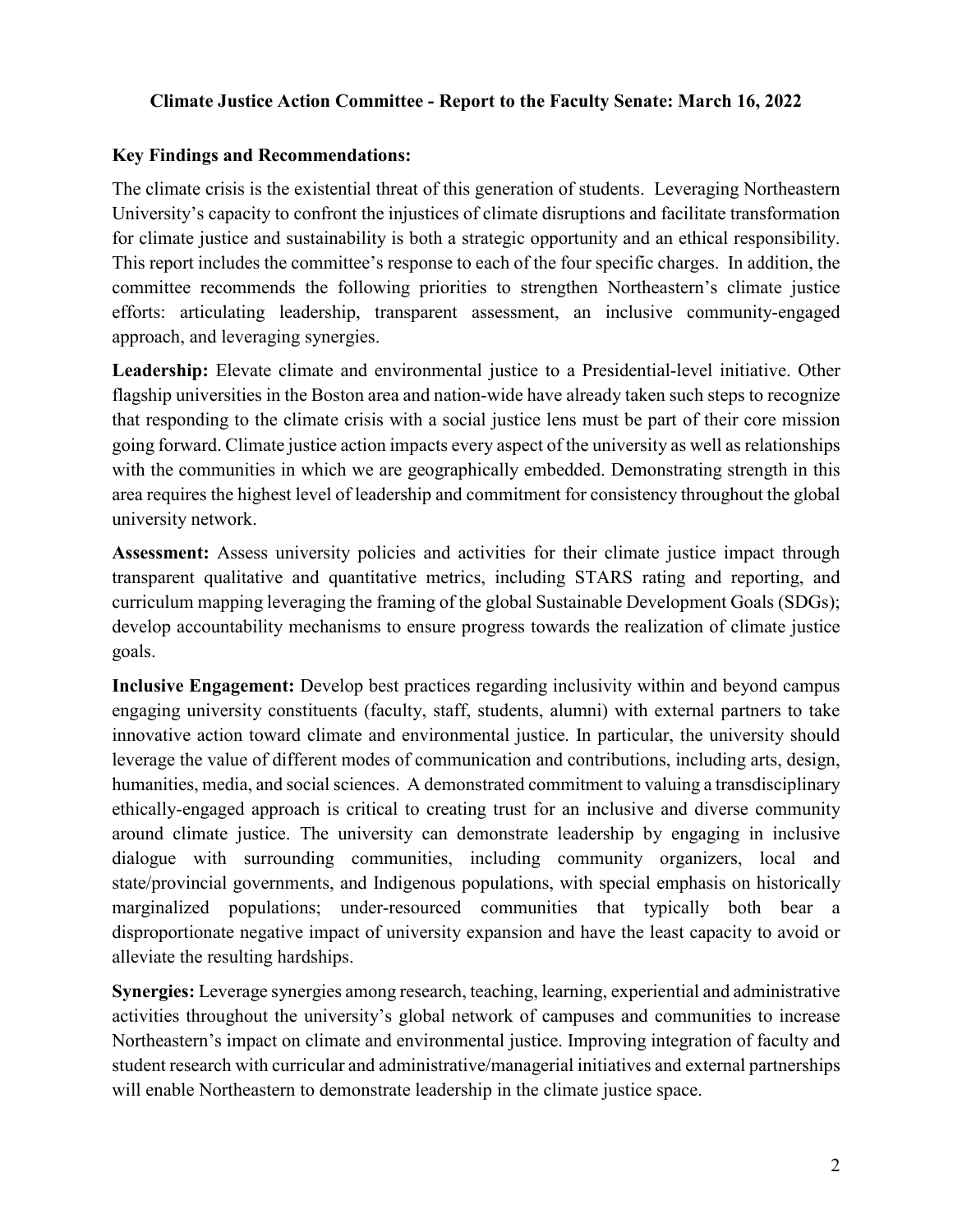#### **Context for Climate Justice and Sustainability**

Over a decade ago, Northeastern established itself as a global sustainability leader when it designated sustainability as one of the university's three main research thrusts. As a founding member of the 2007 American College & University Presidents Climate Commitment, the university helped lead a national movement toward carbon neutrality by substantially reducing greenhouse gas emissions and implementing green building, energy efficiency, conservation, food waste, and recycling initiatives, among many other notable sustainability operations achievements. Although the university's leadership in this domain was recognized among the Princeton Review's "Green Rating Honor Roll" from 2009 to 2012, during the intervening years sustainability and resilience priorities at Northeastern have lagged compared to others. A review of climate action initiatives in other Boston-area universities demonstrates that while some are continuing to demonstrate leadership, Northeastern is no longer a leader with respect to climate action. Given Northeastern's public commitments to both racial justice and sustainability, and given the growing societal need to link social injustice with climate change, Northeastern has a unique opportunity to be an innovative global leader in climate justice and sustainability.

#### **1. Climate Justice Definition**

Climate justice is an approach to climate action that redresses the legacies of exploitation and injustice that have resulted in sharply unequal vulnerabilities to climate risks, both locally and globally. Climate justice action requires transformative systems-level changes that integrate multiple kinds of knowledge linking technological and social innovation in ways that prioritize social, racial, and economic equity.

Within higher education, climate justice action includes committing to a more equitable, inclusive, diverse, and accessible university community and ending fossil fuel reliance within our communities and our global network of campuses. Climate justice also involves expanding our commitment to partnering with and centering the needs of under-invested-in communities and communities of color who continue to be more vulnerable to increasingly frequent and intense climate disruptions and whose health and well-being are disproportionately harmed by fossil fuel use. Partnerships that facilitate the co-design and co-development of innovations building on the many resources and skills within Northeastern are an essential part of climate justice. To be a leader, Northeastern needs to ensure that our strategies and actions are aligned with and responding to the needs and priorities of broader networks of non-academic communities. Prioritizing climate justice is both an opportunity and a responsibility for any university committed to advancing racial justice, sustaining collaborative community relations, and restoring ecosystems.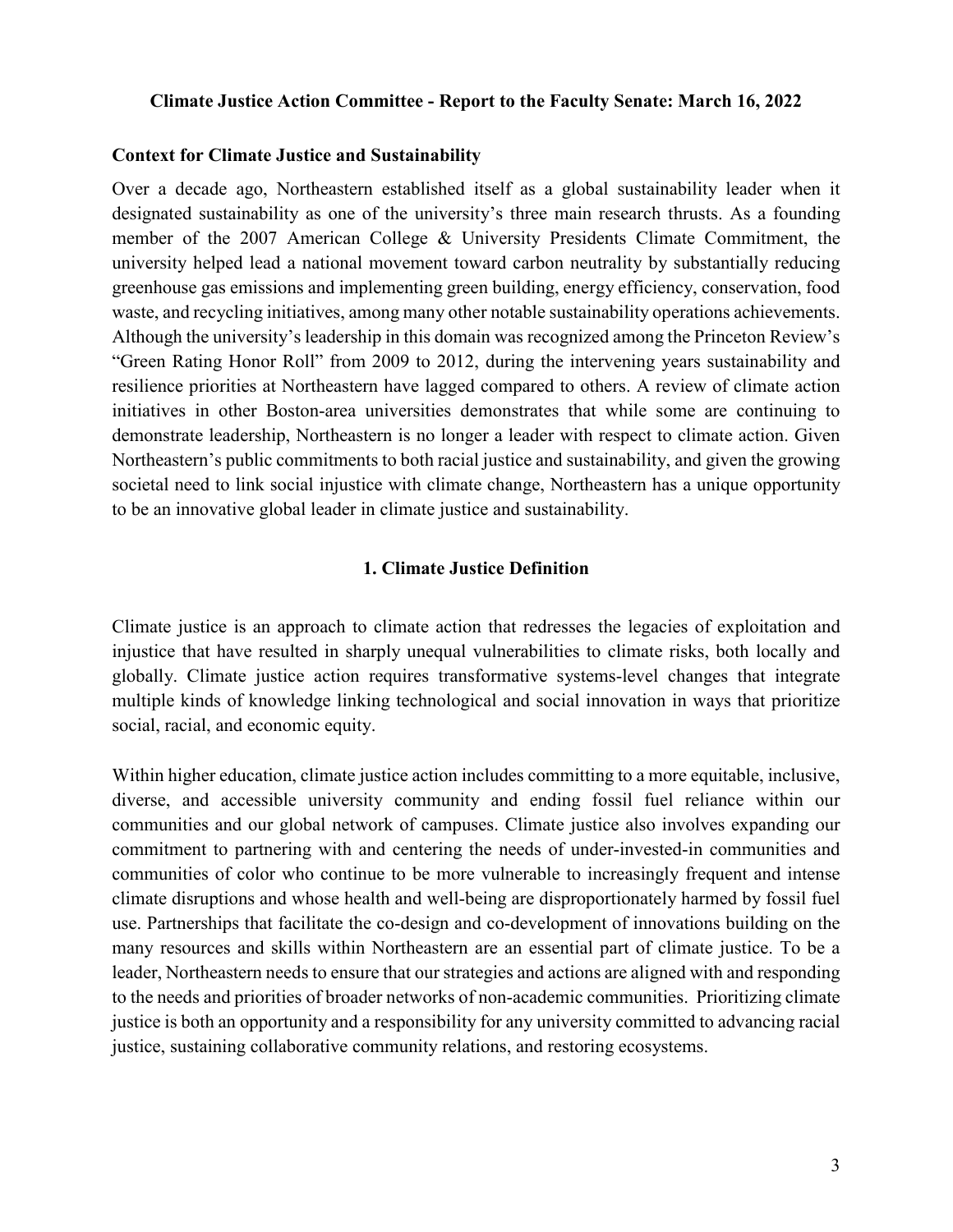# **2. Develop communication strategies for the university community to engage in discussions surrounding climate justice and options for activism**

In spring 2022, Northeastern hired a new Executive Director of Northeastern's Climate Justice and Sustainability Hub. This new Hub, to be officially launched with a university-wide event in April 2022, will take on the responsibility for coordinating communication, engagement and action on climate justice and sustainability throughout the university global network. To inform this effort, the table below offers an overview of possible future communications strategies on climate justice focusing on (1) **who** should be included in such communications, (2) **how** to engage in a meaningful and inclusive communication strategy and (3) **what** to include in such communications.

# **1. Include relevant constituencies and those whose voices have historically been ignored or suppressed to facilitate informed conversations and decision-making regarding climate justice**

**Administrative centers**: Climate Justice and Sustainability Hub, Campus Facilities, Campus Planning & Real Estate, Faculty Senate Committee on Climate Justice Action, Office of Institutional Diversity and Inclusion, Office of the Provost, relevant stakeholders at Northeastern campuses outside of Boston.

**Research centers**: Any research center working on climate justice, sustainability, equity and social justice or resiliency, including the Burnes Family for Social Change and Innovation, Global Resilience Institute, Institute for Artificial Intelligence, Environmental Justice Research Collaborative, Institute for Experiential Artificial Intelligence, Initiative for Energy Justice, Business Sustainability Initiative, Puerto Rico Testsite for Exploring Contamination Threats, Social Enterprise Institute, Kitty and Michael Dukakis Center for Urban and Regional Policy, Program on Human Rights and the Global Economy (School of Law), Boston Area Research Initiative (BARI) Research centers in non-Boston based NEU campuses should be added as they emerge.

**Faculty, staff and student-serving organizations**: affinity groups sponsored by OIDI including Social Justice Resource Center, Native and Indigenous affinity groups, Faculty and Staff of Color, NU DREAM, NUBFSA, NU Parents.

**Student-led organizations:** Canopy, SGA Sustainability, HEAT, Net Impact, NUImpact, UNA Northeastern, Sunrise Northeastern, Wildlife Club, NUSBO, NU ASLA Adapt, Progressive Student Alliance, Engineers without Borders, Cruelty Free, SlowFood NU, Health Scholars for Social Justice, other student organizations at Northeastern campuses outside of Boston.

**External outreach:** Stakeholders at Boston area higher education institutions (e.g., Roxbury Community College), Boston Green Ribbon Commission, political leadership within NEU cities (City of Boston Department of Environment, Energy, and Open Space, Alternatives for Community and Environment, Boston Climate Action Network, Green Justice Coalition and counterparts in Nahant, Seattle, Charlotte, San Jose, Oakland, Portland, Toronto and Vancouver in Canada, and London, UK), and indigenous populations in campus locations (including the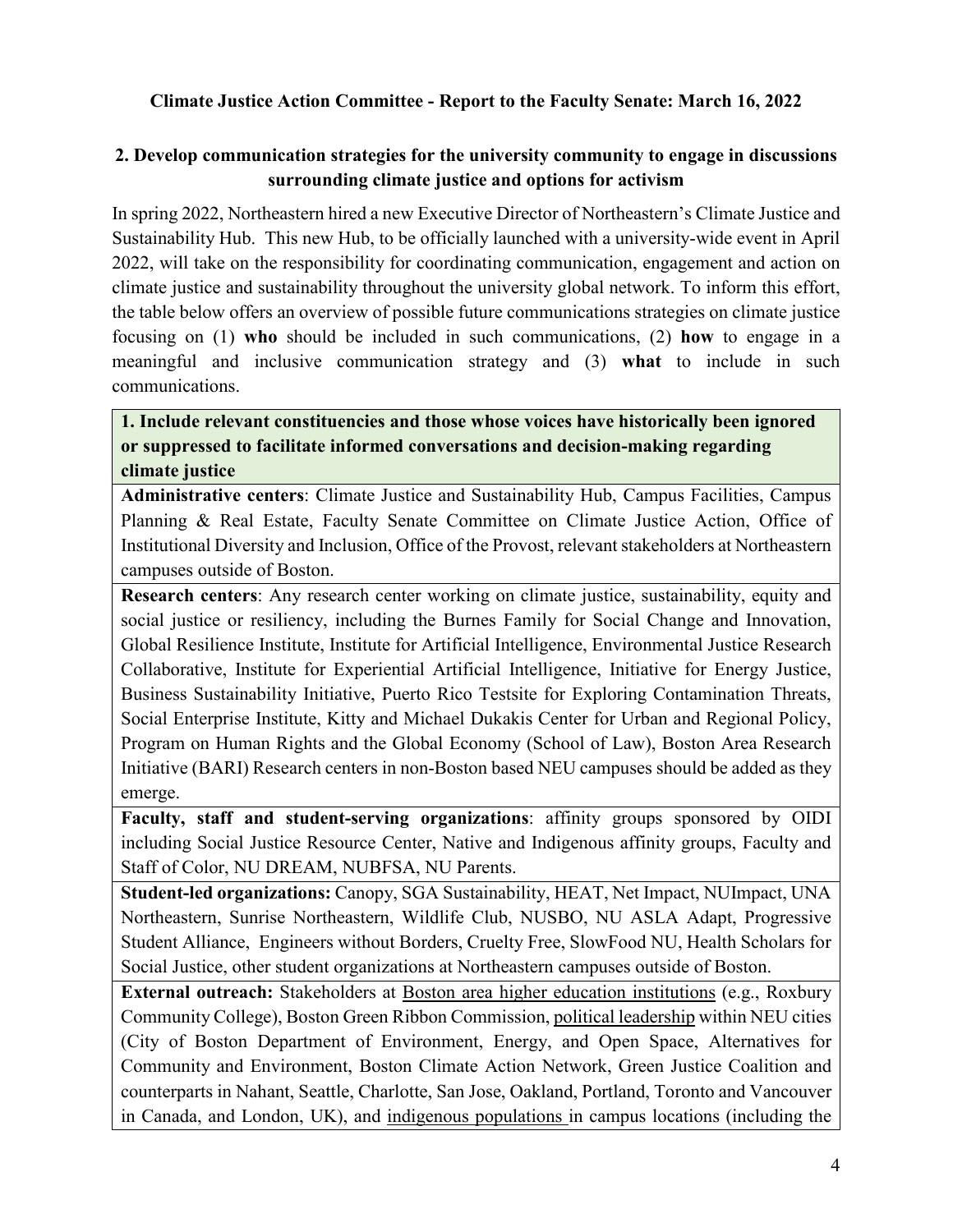Massachusett Tribe at Ponkapoag, North American Indian Center of Boston, United American Indians of New England)

**2. Engage in meaningful university-wide inclusive participation and consultation with stakeholders** 

**Elevate communications regarding campus-wide or community events, organizational initiatives:** campus-wide community consultations organized by the Climate Justice and Sustainability Hub should be flagged and significant developments about climate justice work at NEU should be conveyed to the entire university network at the Provost or President level.

**Expand communication outreach through the newly formed Climate Justice and Sustainability Hub within and beyond Northeastern:** gather and maintain information about active student, staff and faculty groups, form liaisons with various institutional nodes relating to climate and social justice (including diversity and inclusion efforts), updates needed for Northeastern's sustainability website, cultivate a greater-Boston climate alliance, develop social media outreach and proactive analyses and quantitative data-driven metrics for purposes of tracking and leveraging stakeholder engagement where appropriate, reach out to *Boston Globe* (seeking input for its "Into the Red" campaign) and find other opportunities for op-eds .

**Develop meaningful partnerships with community organizations:** Strengthening and growing long-term relationships with communities must be prioritized to build trust and collaboration. These efforts should be centered around the Principles of Ethical Community-Engaged Teaching and Research (co-developed by the Social Impact Lab in the School of Public Policy and Urban Affairs in CSSH) should be at the core of these efforts [https://cssh.northeastern.edu/impactlab/sil-principles-for-ethical-community-engaged](https://cssh.northeastern.edu/impactlab/sil-principles-for-ethical-community-engaged-teaching-research/)[teaching-research/](https://cssh.northeastern.edu/impactlab/sil-principles-for-ethical-community-engaged-teaching-research/)

**Break down the silos of student life, academics, operations/administration**

**Leverage Climate Justice and Sustainability Hub's sub-groups**: Climate justice and equity, Community engagement, Academia, research and campus policy, Greenhouse gas emissions, Buildings and energy, Food, water and waste, Land use and transportation

**Focus on transparency, accountability, iterative feedback**: construct pathways for feedback internal and external communities and constituencies in surrounding communities.

**3. Communicate synergies among operational, research, curricular and community initiatives on climate justice**

**Link climate justice communications to DEI communications**: climate justice is intricately linked to equity issues and historical impacts of racial injustice; climate injustice continues to marginalize communities of color, Indigenous populations and other historically underserved groups.

**Showcase faculty and student research on climate justice within Northeastern University and beyond**, including coordinating with Communications professionals in schools, colleges, non-Boston campuses and within Northeastern's central Marketing and Communications office.

**Spotlight curricular innovations**: student-based/citizen science initiatives (e.g., students measuring gas leak on Forsyth street), Intro to College (e.g., Explore Boston project)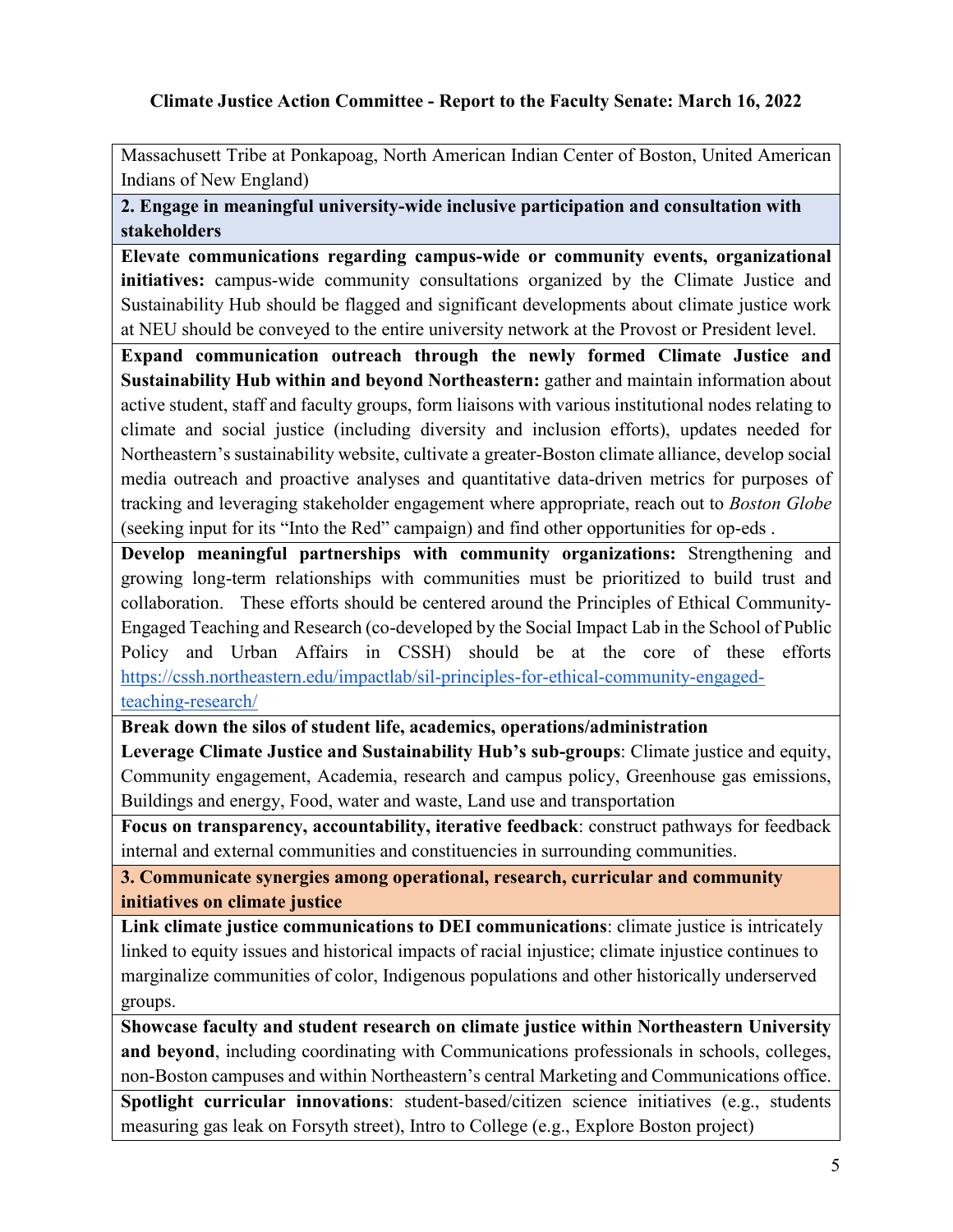**Communicate about accessibility to resources and emergency management to underserved communities, vulnerable groups outside of Northeastern** when such resources exist or are being developed within the university.

# **3. Provide recommendations to update and expand on the University's 2010 Climate Action Plan by including modifications that emphasize a university-wide commitment to climate justice action**

Northeastern's current climate action goals were established in 2010 and have not been updated to reflect social or technological innovations or the rapidly changing external context of the worsening climate crisis. The [2010 climate action plan](https://facilities.northeastern.edu/wp-content/uploads/2018/03/NEU-Sustainable-Action-Plan.pdf) included a short-term goal of a 20% reduction per gross square foot (gsf) in CO2 output by 2015 using 2005 as our baseline, and a long-term goal of 80% reduction in GHG/SqFT by 2050, an interim goal of 50% by 2025 and striving toward a future of climate neutrality. Although the university has essentially met these goals so far, these 2010 goals were established for a much smaller campus than today's growing campus network. By prioritizing a climate justice lens on future climate action planning, goals must expand beyond the narrow technocratic approach of GHG emission reductions. To demonstrate a commitment to climate justice action planning, the university must link a commitment to reducing fossil fuel reliance with advancing social justice and disrupting systems that are perpetuating economic inequities and racial disparities.

The University's 2010 Climate Action Plan should be updated with the following goals:

1. Set ambitious goals for being a fossil-fuel free university in the near term and accelerate decarbonization efforts by linking investments in renewable energy with investments in local communities.

> Committing the university to strive toward a fossil-fuel-free future is an essential part of climate justice. This includes ending fossil fuel reliance for university operations including electricity, transportation, and heating and cooling of buildings, andalso limiting financial support for or from fossil fuel interests, including declining to seek or accept research funding or philanthropic donations from fossil fuel companies or associated individuals.

- 2. Align leadership on climate justice action planning with the university's 2021 Academic Plan, *Experience Unleashed*. In particular, the next Climate Justice Action Plan should consider (all quotations from Academic Plan):
	- a. Building "deeper and more interactive connections with those who live and work in our campus neighborhoods" to "propose jointly developed learning and research projects" around climate justice;
	- b. Developing pathways for "guided lifelong learning" in the area of green jobs for underrepresented students from our campus network host communities;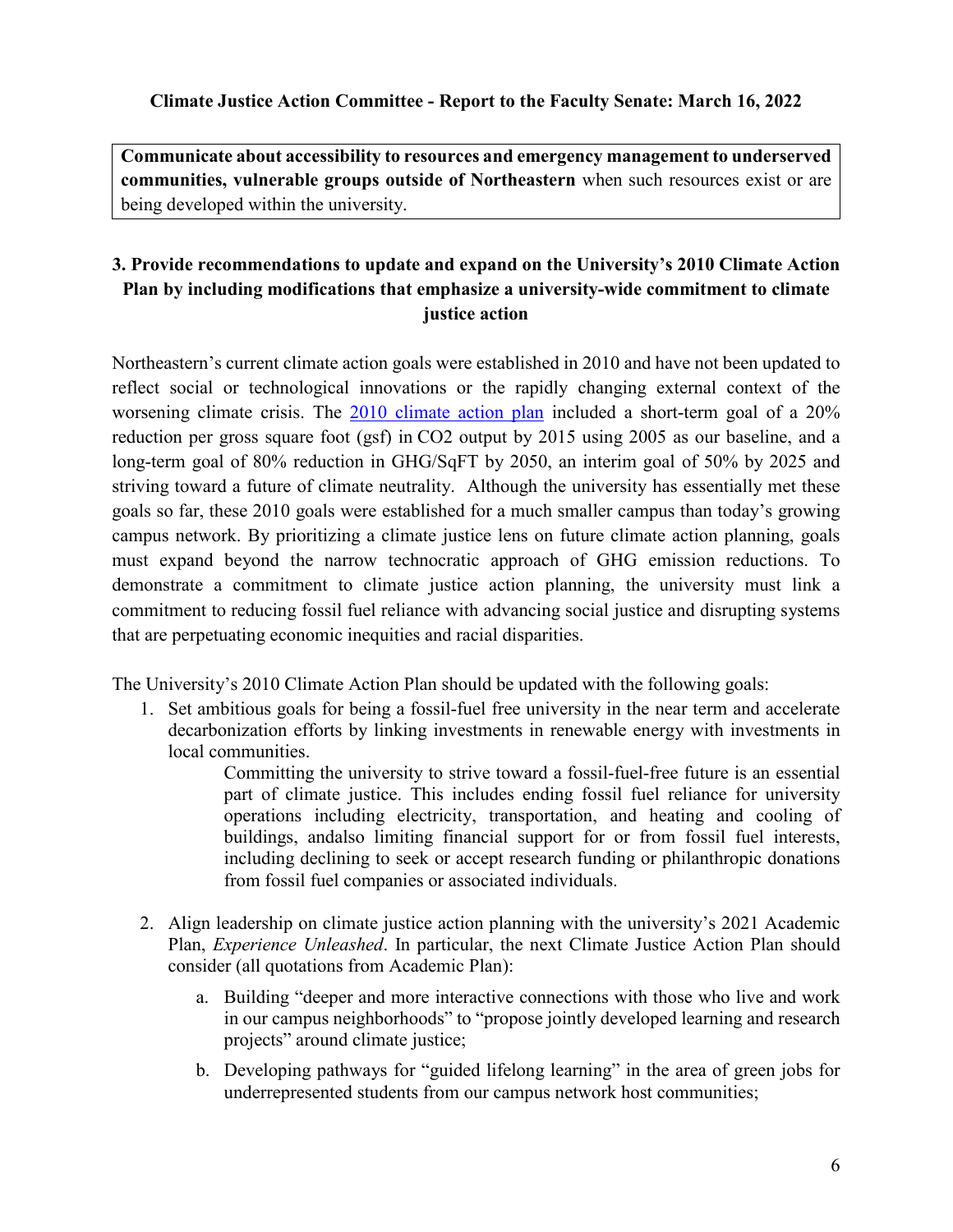- c. Forging connections with relevant Impact Engines, industry, government, and academic partners;
- d. Promoting the integration of locally-relevant, experiential climate justice learning opportunities into coursework at all levels, in many disciplines, across the global network.
- 3. Align climate justice action with university practices around Diversity, Equity, and Inclusion.
- 4. Collaborate with and hold ourselves accountable to the municipal and state/provincial governments on mutually-identified opportunities for climate justice action in our host communities.
- 5. Foster impactful interdisciplinary research on climate justice by:
	- a. Creating Impact Engines around climate justice and related matters;
	- b. Inventorying faculty and student research that aligns the United Nations Sustainable Development Goals as they pertain to climate;
	- c. Hosting low barrier-to-entry, community-building research events, such as microconferences, braindating, hackathons, solution rooms, to help spark new research collaborations around climate justice;
	- d. Providing new funding for a dedicated climate justice research track for all major internal research awards (e.g. TIER, Interdisciplinary Sabbatical Program);
	- e. Creating a dedicated climate justice category for the annual RISE awards.
- 6. Incentivize the development of innovative, experiential coursework on climate justice by:
	- a. Creating a NUPath Core Category for climate justice;
	- b. Establishing a summer stipend program for interdisciplinary faculty groups to develop team-taught first-year courses that would satisfy the climate justice NUPath requirement;
	- c. Inviting faculty to develop funded experiential learning opportunities around climate justice using university facilities projects as their real-world partner.
		- i. For example, Dr. Sara Wylie, an Associate Professor of Sociology and Health Science, developed a class project with her Community and Public Health students centered on measuring a gas leak on Northeastern's campus. This project not only promotes citizen science and enables students to gain experience with data collection and analysis, but produced important findings on the presence of methane and its harmful effects on honeylocust trees on campus. Given Northeastern's arborteum status and that trees absorb carbon dioxide, it is critical that the campus recognizes and addresses the signs of gas leaks and works toward protecting trees/preventing urban heat islands. Northeastern should also address these climate justice issues within the scope of its surrounding community and think about how it is contributing to the spread of methane, damaged trees, and urban heat islands. Additionally, Dr. Wylie's project serves as a useful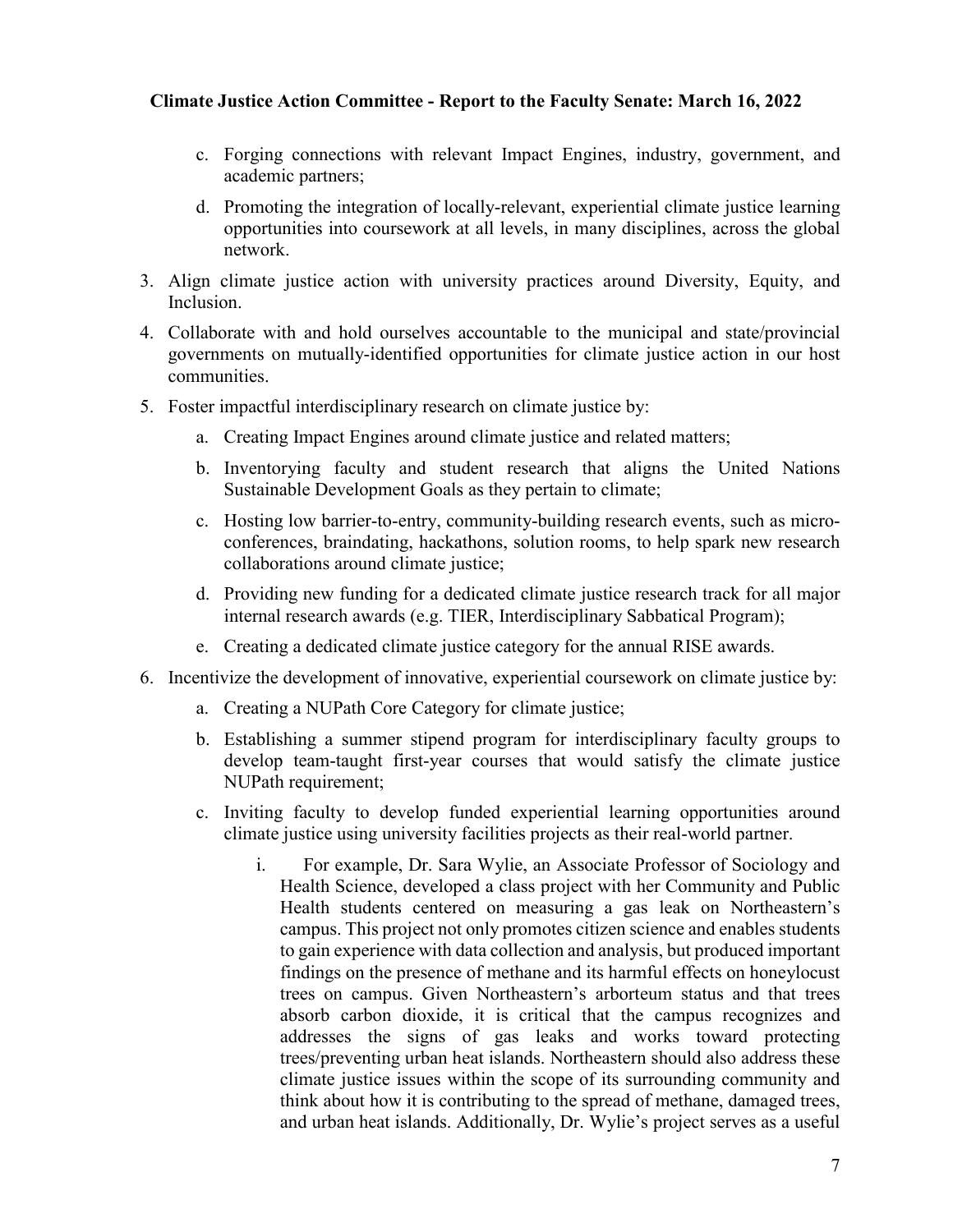model for promoting citizen science in the classroom and implementing impactful opportunities for collaboration among faculty, university students and community students. This kind of work can also be used to inform visual communication and media studies initiatives. Visual depictions of data can be helpful for incentivizing audiences to take action and build further routes for collaboration among science and the humanities.

- ii. Other potential examples include a visual studies course working with the campus public art director to commission a climate justice themed mural or installation from a prominent contemporary artist. For example, Dr. Rebekah Moore, Aziza Robinson-Goodnight, and Jordan Rhymer recently presented their work, "Research at the Intersection of Art, Race, and Health Equity" which "highlights an ongoing longitudinal study investigating how and why inclusive participation in the arts constitutes a critical public health intervention on structural racism and its predictive negative health outcomes." This is part of an ongoing initiative housed in the Institute for Health Equity and Social Justice Research.
- 7. Elevate the visibility of climate justice action in the university's communication policy and chain of accountability, as outlined in Section 2 of our report. In particular:
	- a. Communicating campus-wide at the Provost level the new Northeastern Climate Justice and Sustainability Hub and the role of Executive Director Leah Bamberger;
	- b. Designating a contact point in the Provost office for coordinating and reporting of the university's climate justice activities;
	- c. Improving coordination between the teaching, student life, research and institutional aspects of the university's activities; and
	- d. Investing the Hub for Climate Justice and Sustainability with accountability for coordinating the diverse stakeholders around climate justice at Northeastern and in the community.
- 8. Strive to demonstrate and engage with the principles of ethical community engaged teaching and learning that were co-developed by the Social Impact Lab in the School of Public Policy and Urban Affairs in CSSH as described here:

[https://cssh.northeastern.edu/impactlab/sil-principles-for-ethical-community-engaged](https://cssh.northeastern.edu/impactlab/sil-principles-for-ethical-community-engaged-teaching-research/)[teaching-research/](https://cssh.northeastern.edu/impactlab/sil-principles-for-ethical-community-engaged-teaching-research/)

# **5. Implement specific steps to enable Northeastern to operationalize climate justice action, including suggestions on specific mechanisms for climate justice action to align with the university's new strategic plan**

To operationalize climate justice across the global university network and to align with the university's new Strategic Plan, **we recommend that the following actions be undertaken in the short and medium-term, at the institutional and at the programmatic levels**. Coordination of these efforts can now be led by Northeastern's new Climate Justice and Sustainability Hub. This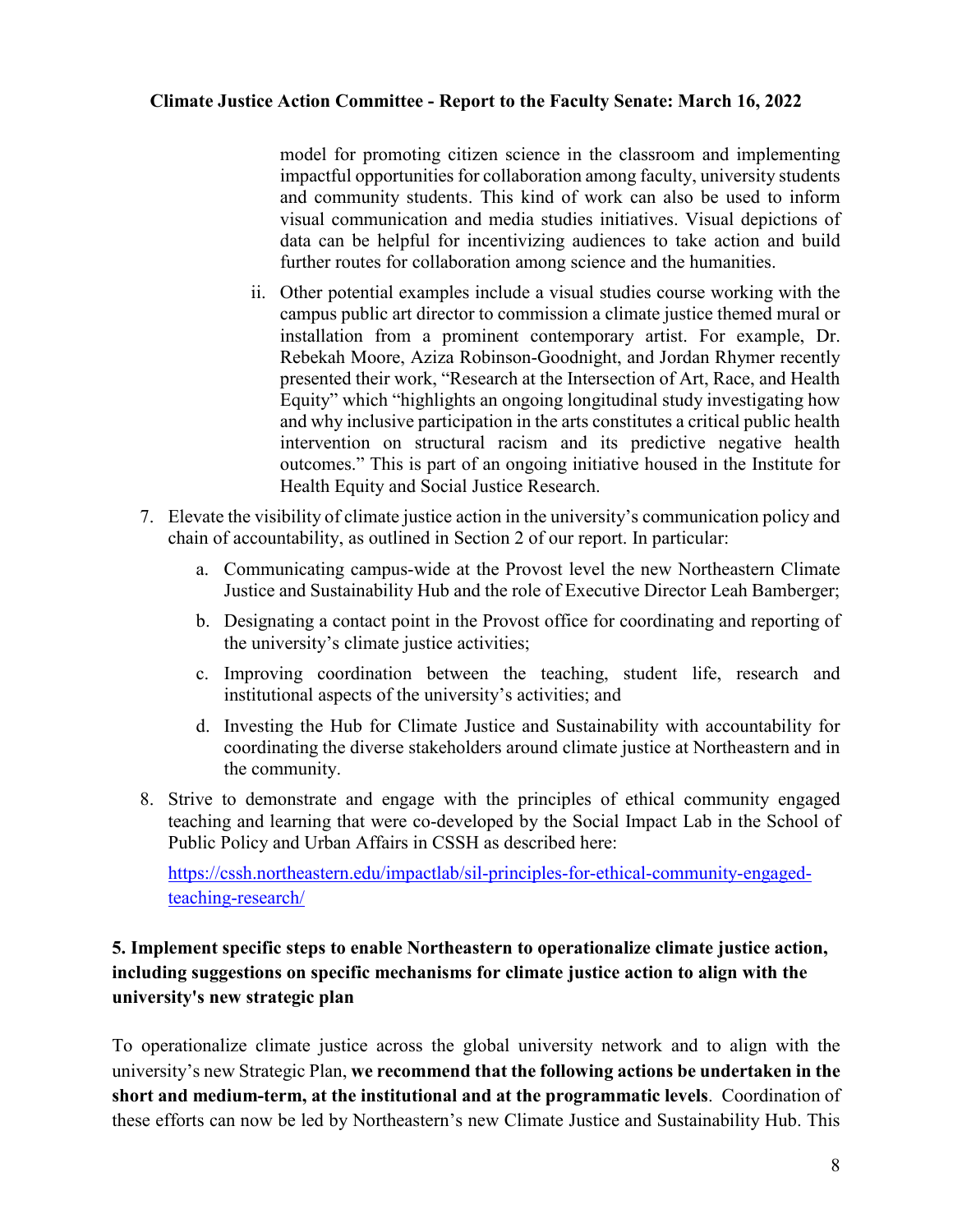section contextualizes the recommendations with overviews of actions being undertaken by other Boston-area universities.

# **4a. Elevate climate justice to senior leadership and appoint a Provost office level position to coordinate and hold accountable university stakeholders involved in climate justice and sustainability activities.**

Several prominent Boston-area universities have positioned their climate work as a presidentiallevel initiative.

- *MIT's Fast Forward:* 
	- o *MIT's Climate Action Plan for the Decade was launched in May 2021 after the 2015 Climate Plan's five-year program lapsed. In presenting the initiative, MIT President stated that "[h]umanity must find affordable, equitable ways to bring every sector of the global economy to net-zero carbon emissions no later than 2050."*
	- o *The plan commits to net-zero emissions by 2026 and charts a course marshaling all of MIT's capabilities toward decarbonization.*
	- o *Reference:<https://climate.mit.edu/climateaction/fastforward>*
- *Boston University: In 2017, Boston University's President and Board of Trustees endorsed a resolution proposed by the university's Climate Action Plan Task Force that "in order to increase the University's commitment to and focus on sustainability across teaching, research and operations, the University should develop and incorporate into its Strategic Plan a detailed Climate Action Plan"* 
	- o *Specifically, the President and Board of Trustees endorsed the following goals:*
		- *"A. To adopt the overarching recommendations of the Climate Action Plan with its fourpoint focus on:*
		- *i. 100% reduction in the greenhouse gas emissions directly controlled by the University (Scope 1) and those resulting from the purchase of electricity and steam (Scope 2) by 2040;*
			- *ii. Preparing Boston University for climate change;*
			- *iii. Focusing on climate change education and research; and*
			- *iv. Developing a plan to reduce indirect (Scope 3) emissions.*

*B. To endorse the University entering into a financially reasonable Power Purchase Agreement in the near term as a major component of the strategy to reduce Scope 2 emissions to zero by 2040, subject to the approval of the Executive Committee.*

*C. To ask the president to create a plan for incorporating this commitment into the operating and capital budgets and to present this plan at the April 2018 meeting of the Board of Trustees.*

*D. To ask that the Board of Trustees be updated every five years on the progress of the Climate Action Plan, with the goal of reassessing this commitment as the understanding of climate change, energy, and mitigation continues to evolve."*

- o *Reference: [https://www.bu.edu/president/climate-action-plan-resolution-by-board-of](https://www.bu.edu/president/climate-action-plan-resolution-by-board-of-trustees/)[trustees/](https://www.bu.edu/president/climate-action-plan-resolution-by-board-of-trustees/)*
- *Harvard's President has moved on the recommendation of the Climate Change Task Force and Harvard's Executive Vice President, to "strive to become fossil fuel free by 2050" and in the*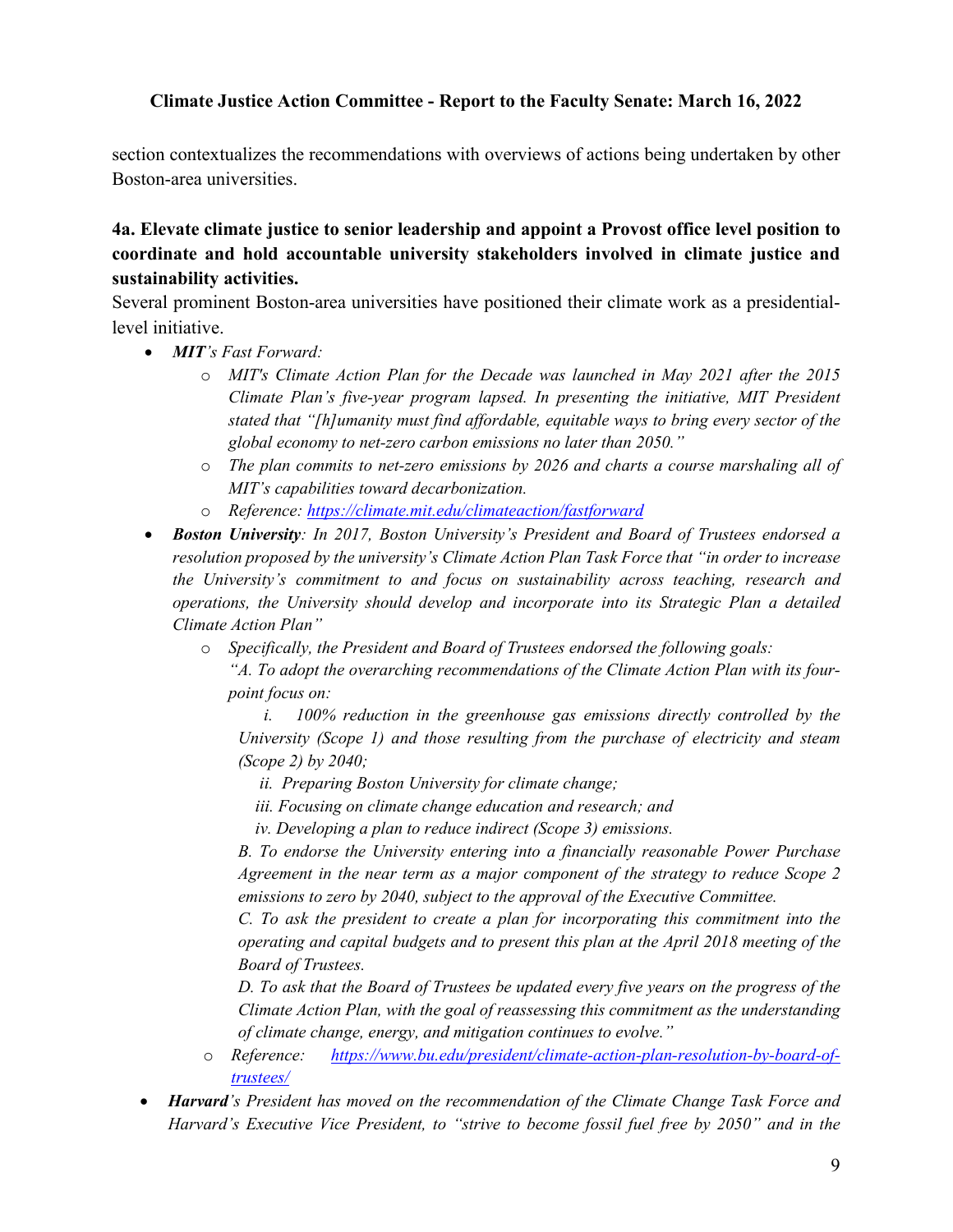*medium term, to move "towards being fossil fuel neutral by 2026." The main features of the initiative are:*

> *"- Strengthen and expand our living lab research initiative, bringing together multidisciplinary teams of students and faculty on our campus and in neighboring communities to pilot innovative and creative solutions to the climate crisis.*

> *- Appoint a new Sustainability Executive Committee composed of faculty, administrators, and students to administer the University's fossil fuel emissions-reduction strategy and to provide periodic reviews of progress related to our short- and long-term sustainability goals. The Office for Sustainability will support the work of the Committee, continuing its strategic role as a University-wide resource to Harvard's Schools and departments.*

> *- Undertake a strategic planning process led by Executive Vice President Katie Lapp and Vice President for Campus Services Meredith Weenick with input from Harvard's Schools to address the ways in which the University can further reduce its reliance on fossil fuels in centrally managed areas, such as electricity procurement, transportation, district energy supply, and capital planning.*

> *- Convene University stakeholders in cross-disciplinary working groups tasked with research and recommendations on key areas including adoption of additional costeffective energy-efficiency and emissions-reduction opportunities on our own campus, development of a carbon price or surcharge on on-campus fossil fuel energy use, evaluation criteria for high-quality off-site emissions-reduction projects, and guidance for addressing Harvard's Scope 3 emissions."*

- o *Reference:<https://green.harvard.edu/campaign/harvards-climate-action-plan>*
- *Tufts' 2013 Strategic plan mentions the challenge of climate change as one of the transformative drivers for the upcoming decade, it was informed by a Sustainability Report and drafted with the involvement of the President's Sustainability Council. Today, the Campus Sustainability Council is chaired by Executive Vice President Mike Howard, a member of President Anthony P. Monaco's senior leadership team. It also includes a number of college deans.* 
	- o *Reference: [https://sustainability.tufts.edu/sustainability-at-tufts/institutional](https://sustainability.tufts.edu/sustainability-at-tufts/institutional-environmental-initiatives/sustainability-council/sustainability-council-members/)[environmental-initiatives/sustainability-council/sustainability-council-members/](https://sustainability.tufts.edu/sustainability-at-tufts/institutional-environmental-initiatives/sustainability-council/sustainability-council-members/)*
- *UMass Boston established a comprehensive sustainability program as early as 2002. The fivecampus UMass have since formalized sustainability efforts and issue annual reports. The UMass Board of Trustees has since passed the UMass System Sustainability Policy, which is a Presidentlevel initiative.*
	- o *Reference: <https://www.umassp.edu/reports-and-initiatives/sustainability>*
- *Brandeis' Office of Sustainability explicitly frames its mission as helping to "fulfill Brandeis' commitment to social justice and its responsibility to the global community by elevating and promoting the sustainability of our campus and our community." The President's Task Force on Campus Sustainability developed a new Climate Action Plan in 2020, which is currently under review.* 
	- o *Reference:<https://www.brandeis.edu/sustainability/>*

*By contrast, Boston College deals with sustainability as part of its Facilities Management office. Suffolk University's "Suffolk 2025" strategic plan Executive Summary and publicly available information do not*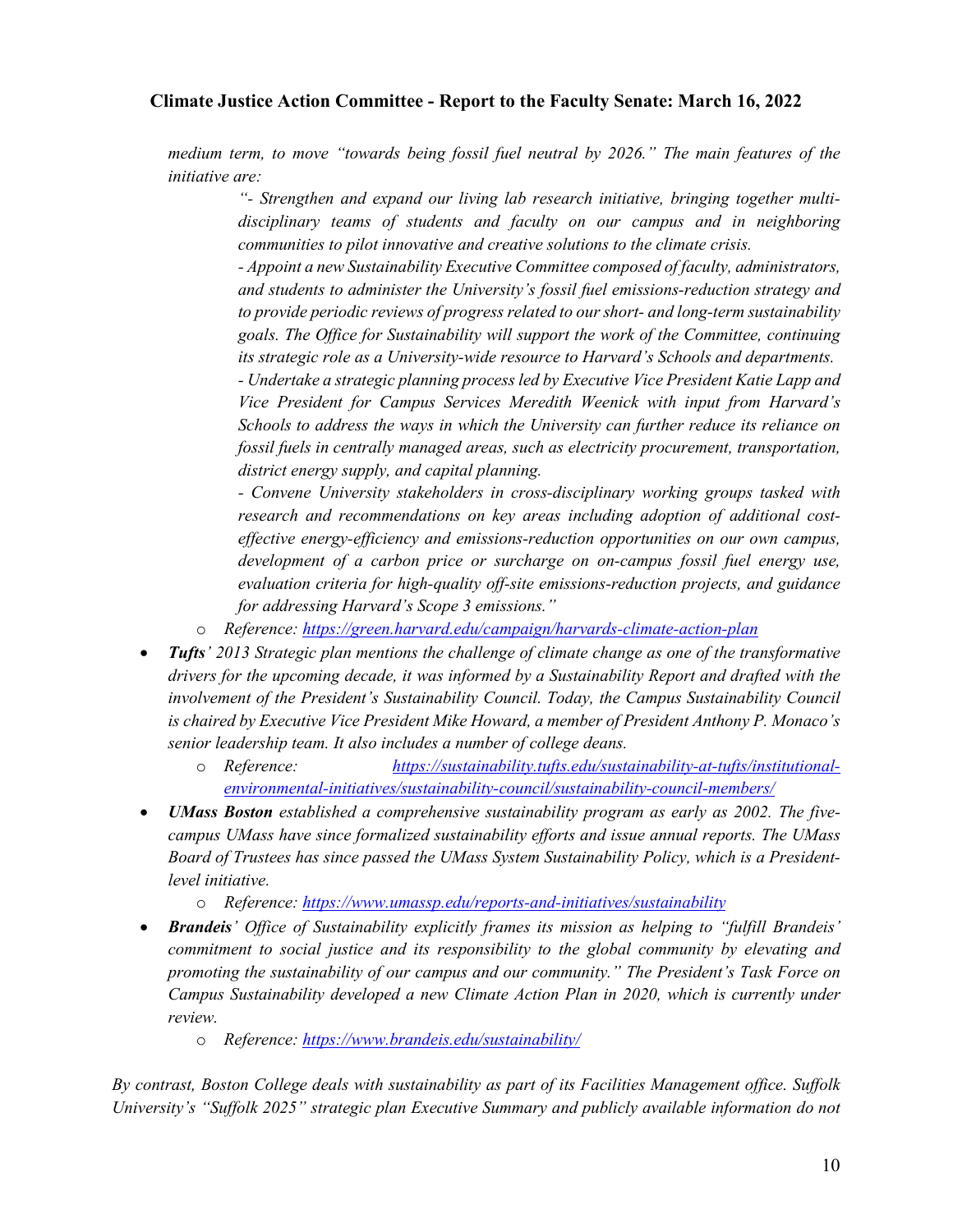*mention climate change, environmental justice or climate-related equity issues. Simmons University's campus sustainability page is minimal.* 

### **4b. Expand an inclusive process for developing a University Climate Justice Action Plan**

The Climate Justice and Sustainability Hub should spearhead the expansion of an inclusive process for developing a Climate Justice Action Plan using inclusive consultative processes and a rigorous transparent tracking and assessment system. This new Climate Justice Action Plan should foreground issues of climate justice within the community in practice, at the institutional level and throughout the university's activities. For impact and effectiveness, this process must involve and engage directly with university senior leadership including university leaders throughout the global network. The university's climate justice action commitments must align with university-wide strategic priorities and investments.

Various organizations have developed comprehensive tracking and assessments systems to assist in measuring progress towards the achievements of climate plan goals. In particular, the Association for the Advancement of Sustainability in Higher Education (AASHE) provides a comprehensive "Sustainability Tracking, Assessment & Rating System" (STARS) self-reporting framework. Northeastern has been a member of AASHE since 2008, and submitted a report in May 2021. However, Northeastern is not a rated institution.

Reference: [https://reports.aashe.org/institutions/northeastern-university-ma/report/2021-05-](https://reports.aashe.org/institutions/northeastern-university-ma/report/2021-05-28/#bmreporter_status) [28/#bmreporter\\_status](https://reports.aashe.org/institutions/northeastern-university-ma/report/2021-05-28/#bmreporter_status)

*By comparison, the following Boston-area institutions are reporting and receiving a rating:*

- *MIT rating: Gold: [https://reports.aashe.org/institutions/massachusetts-institute-of-technology](https://reports.aashe.org/institutions/massachusetts-institute-of-technology-ma/report/)[ma/report/](https://reports.aashe.org/institutions/massachusetts-institute-of-technology-ma/report/)*
- *Wellesley College rating: Gold: [https://reports.aashe.org/institutions/wellesley-college](https://reports.aashe.org/institutions/wellesley-college-ma/report/)[ma/report/](https://reports.aashe.org/institutions/wellesley-college-ma/report/)*
- *Babson College rating: Gold: <https://reports.aashe.org/institutions/babson-college-ma/report/>*
- *Emerson College rating: Gold: <https://reports.aashe.org/institutions/emerson-college-ma/report/>*
- *Boston University rating: Silver: [https://reports.aashe.org/institutions/boston-university](https://reports.aashe.org/institutions/boston-university-ma/report/)[ma/report/](https://reports.aashe.org/institutions/boston-university-ma/report/)*
- *Bentley University rating: Silver: [https://reports.aashe.org/institutions/bentley-university](https://reports.aashe.org/institutions/bentley-university-ma/report/)[ma/report/](https://reports.aashe.org/institutions/bentley-university-ma/report/)*
- *Tufts rating: Silver:<https://reports.aashe.org/institutions/tufts-university-ma/report/>*
- *Boston College rating: Silver[: https://reports.aashe.org/institutions/boston-college-ma/report/](https://reports.aashe.org/institutions/boston-college-ma/report/)*

*Other unrated Boston-area universities include:*

- *Wentworth Institute of Technology is reporting, but not rated. <https://reports.aashe.org/institutions/wentworth-institute-of-technology-ma/report/>*
- *Mount Holyoke College is reporting but unrated [https://reports.aashe.org/institutions/mount](https://reports.aashe.org/institutions/mount-holyoke-college-ma/report/)[holyoke-college-ma/report/](https://reports.aashe.org/institutions/mount-holyoke-college-ma/report/)*

*Harvard has registered to use the reporting system but has not issued a report.*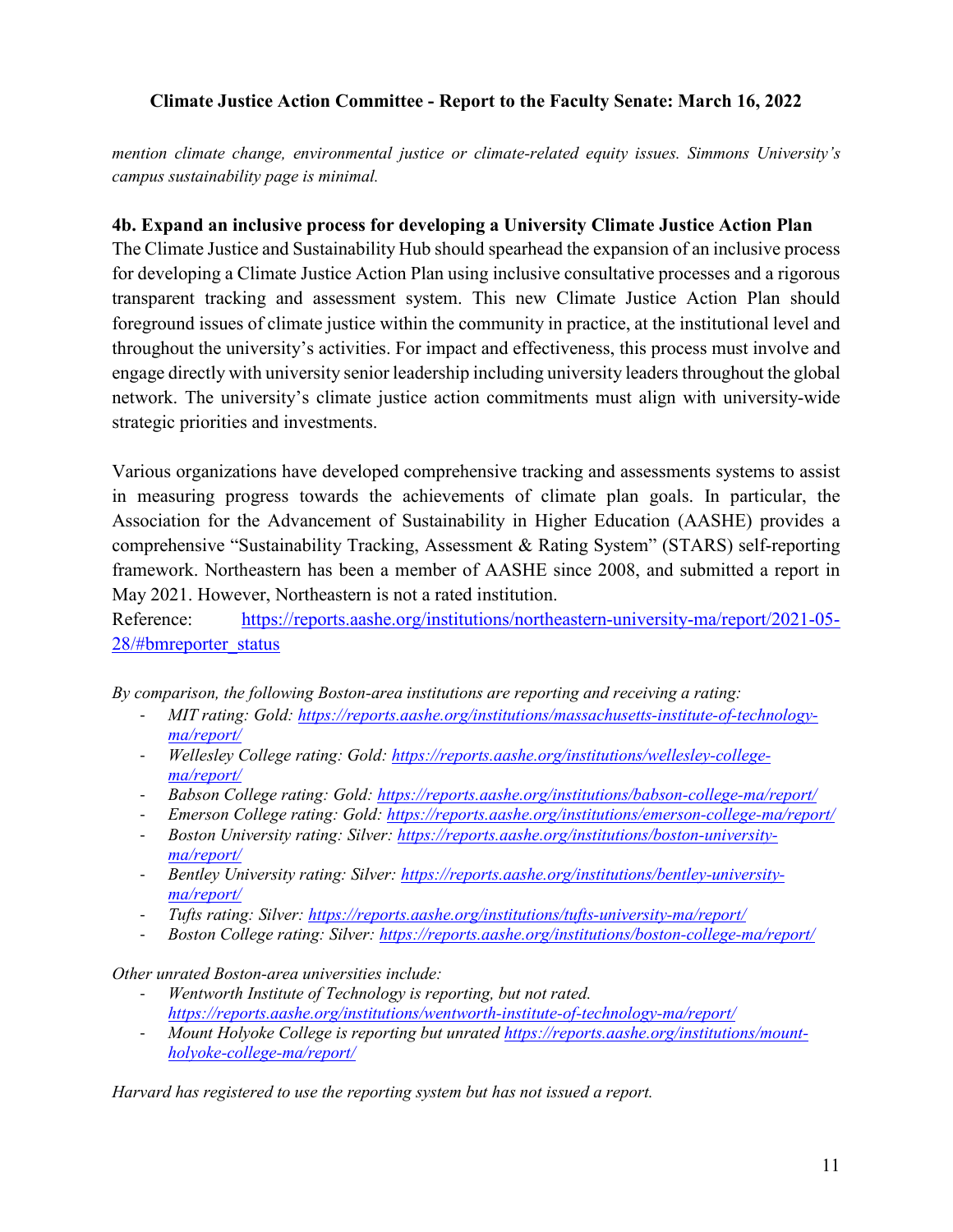Surveying students and alumni about prioritizing climate justice at Northeastern will likely align with recent surveys:

- [https://www.theguardian.com/environment/2021/sep/06/gen-z-climate-change](https://www.theguardian.com/environment/2021/sep/06/gen-z-climate-change-careers-jobs)[careers-jobs](https://www.theguardian.com/environment/2021/sep/06/gen-z-climate-change-careers-jobs)
- [https://www.pewresearch.org/fact-tank/2021/05/26/key-findings-how-americans](https://www.pewresearch.org/fact-tank/2021/05/26/key-findings-how-americans-attitudes-about-climate-change-differ-by-generation-party-and-other-factors/)[attitudes-about-climate-change-differ-by-generation-party-and-other-factors/](https://www.pewresearch.org/fact-tank/2021/05/26/key-findings-how-americans-attitudes-about-climate-change-differ-by-generation-party-and-other-factors/)

# **4c. Articulate the role of the Office of DEI in coordinating with the Climate Justice and Sustainability Hub**

**4d. Facilitate ethical engagement with community stakeholders beyond the university to listen to concerns, liaise and coordinate on climate justice requirements in relation to communities' needs and priorities.** 

This includes regional and local governments, civil society groups, local communities, tribal representatives and other interested stakeholders. These interactions should strive to follow the principles of ethical community engagement developed by Northeastern's Social Impact Lab.

## **4e. Invest in climate justice research**

Budgets are a reflection of values, and research investments incentivize specific areas of research. Climate justice is an area where near-term impactful interventions are critical, so investing in climate justice research is aligned with the university's strategic plan. "Impact engines" in the area of climate justice should be prioritized.

Other funding streams that are pertinent to climate justice efforts include TIER grants and ODEI funding for Faculty innovation grant and others on climate change: <https://provost.northeastern.edu/odei/funding/>

#### **4f. Incentivize integration of teaching and research with university facility projects**

Numerous opportunities exist to advance climate justice work through integration of research, experiential learning, operations and university investments. Integrating the faculty senate climate justice and sustainability committee and climate/sustainability Hub work is essential to leveraging leadership, and continued innovative efforts to break down the traditional silos of student, staff and faculty are needed. For instance, the university leadership could incentivize the development of NUPath for climate justice projects and support team-led classes or modules on climate justice.

# **4g. Map and Inventory Climate justice and Sustainability Activities throughout the University Network**

Demonstrating leadership in climate justice requires systemic university-wide curriculum mapping and an inventory of climate justice and sustainability activities. The Sustainable Development Goals provide a valuable framework for curricular and research mapping of climate justice and sustainability initiatives across the university network. A key element of such a mapping project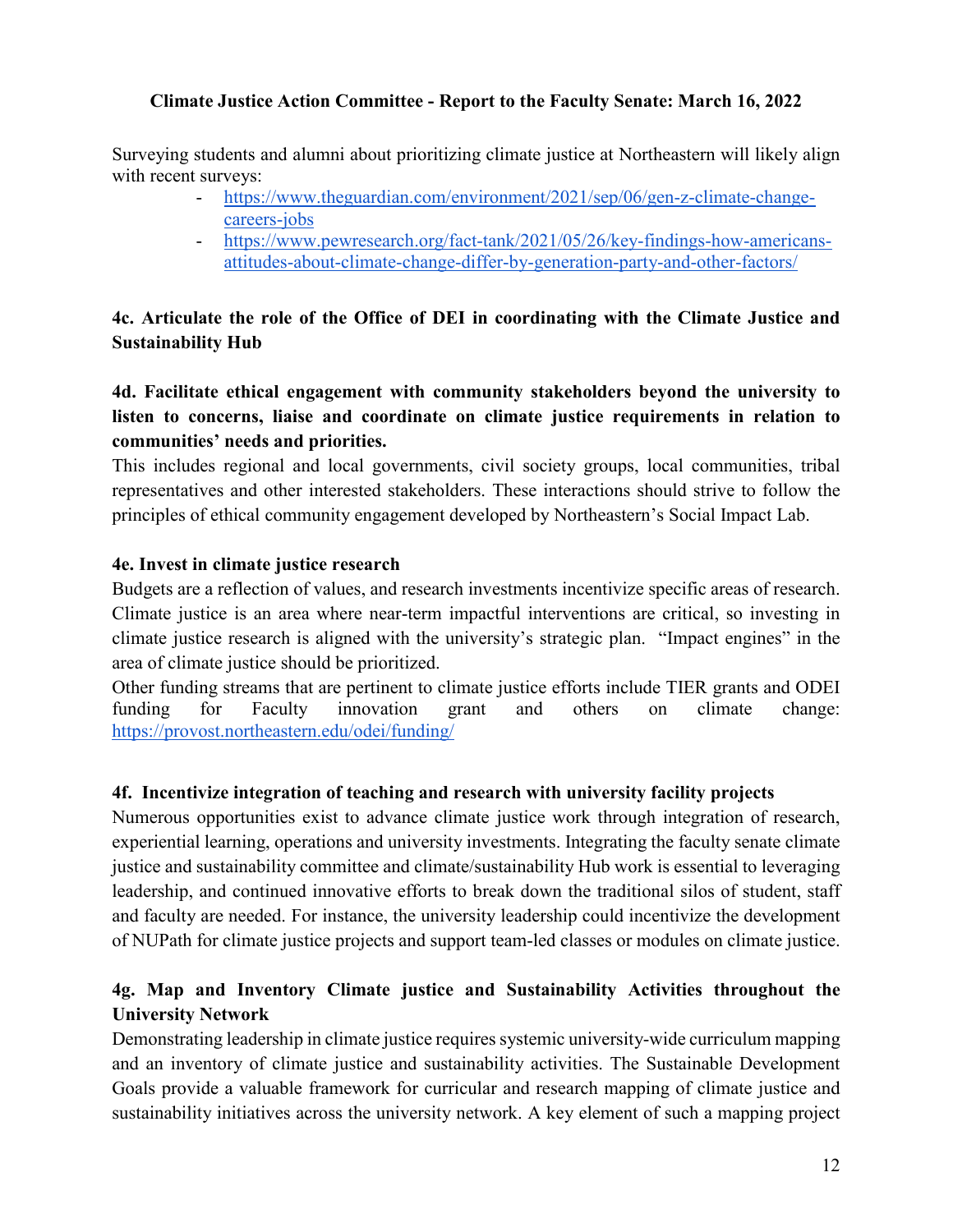is to cast a wide enough net to encompass arts and humanities as they play a crucial role in climate justice.

Alongside the SDGs, Voluntary National Reviews are a process through which countries, cities and organizations can measure their progress in achieving the global Sustainable Development Goals. The purpose of these voluntary reviews is to present metrics for where a nation currently stands in relation to the sustainable development goals and to accelerate progress in achieving these goals through sharing experiences, identifying policy gaps, and mobilizing partnerships (OHCHR, 2021).

Despite originating as a global partnership among countries, local municipalities and academic institutions have adopted the SDGs to assess their progression in achieving these goals. Carnegie Mellon University and UC Davis are two of the few universities that have conducted voluntary reviews. CMU's Voluntary University Review was spearheaded by the Sustainability Initiative Steering Committee in efforts to create a snapshot of education, research, and practices that relate to the UN SDGs. Similarly, UC Davis's Voluntary University Review demonstrated the emerging opportunities to connect existing practices to the global SDGs.

#### **4f. Fossil fuel Divestment**

Ending fossil fuel reliance is an essential part of climate justice and racial justice. The April 2021 Resolution from the ad hoc Climate Justice Action Planning Committee called for divestment of the university's endowment fund from fossil fuel investments. No action has been taken to date on this aspect of the Resolution. Prominent Boston-area universities have divested their endowment funds from fossil fuel assets. Harvard University moved to divest its \$42 billion endowment from fossil fuels in September 2021, closely followed by Boston University. BU's President Robert A. Brown stated that "[t]his is putting us on the right side of history." Meanwhile, MIT and Boston College continue to face vigorous activism by students and faculty to secure a divestment commitment.

#### **4.g Transparency in Fossil Fuel Research Funding and University Leadership**

In addition to divesting from extractive industries so that Northeastern is no longer profiting from continued fossil fuel extraction, a critical component of climate justice action involves refusing to accept fossil fuel research funding and grants from fossil-fuel interests. A first step toward this requires university-wide public transparency in the origins of research funding to enable accountability. In addition, the university should further reduce influence of fossil fuel interests by eliminating direct donations from fossil fuel interests and limiting direct engagement with the former fossil fuel executives on the Board of Trustees. A university committed to climate justice cannot be steered by the same corporate interests that have strategically invested for decades to intentionally exploit vulnerable communities, to confuse the public about the severity of the climate crisis, to slow down the development and deployment of renewable energy, and to accelerate climate change.